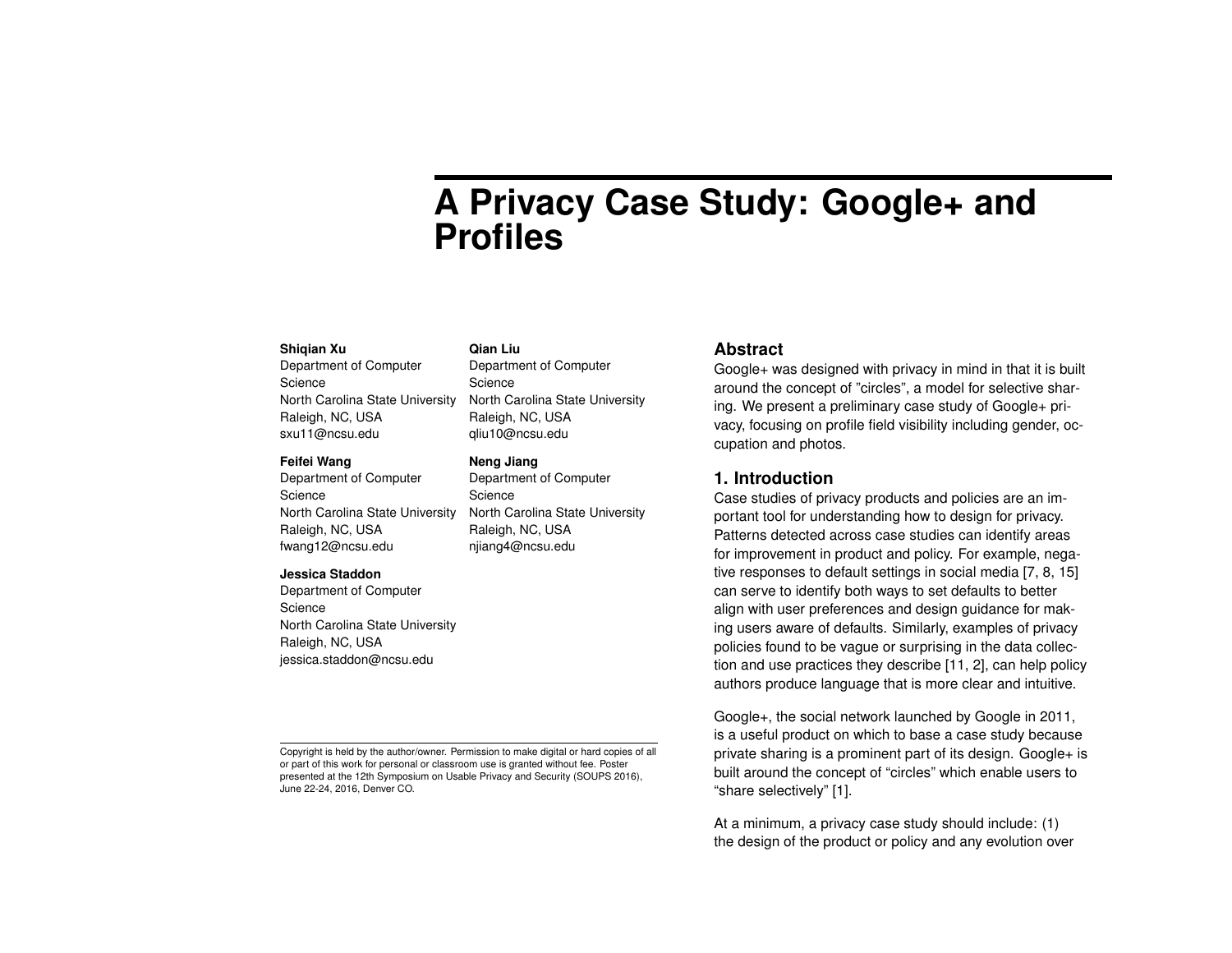time (e.g. as tracked here in the case of Facebook settings [\[12\]](#page-4-4)), (2) user perception and comprehension of the product/policy, and (3) user behavior related to the product/policy.

| age min          | age max          |
|------------------|------------------|
| circledByCount   | birthday         |
| emails           | display name     |
| gender           | first name       |
| image url        | image_is_default |
| language         | isPlusUser       |
| occupation       | last name        |
| org <sub>2</sub> | org1             |
| place1           | org3             |
| place3           | place2           |
| skills           | relationship     |
| verified         | url              |
|                  | about me         |

<span id="page-1-0"></span>**Table 1:** Profile features available through the Google+ API

| USA     | 25132 | 74.3% |
|---------|-------|-------|
| China   | 2367  | 7.0%  |
| France  | 1276  | 3.8%  |
| Germany | 2511  | 7.4%  |
| Japan   | 2532  | 7.5%  |

<span id="page-1-1"></span>**Table 2:** Demographic Distribution

In this poster, we provide work-in-progress on the third case study component; we analyze user behavior using the Google+ API [\[4\]](#page-4-5). While usage of circles for sharing has <sub>er</sub> been widely reported (e.g., [\[3\]](#page-4-6)), less is known about the vis- $_{\text{II}}$  ibility of profiles. Based on a sample of more than 30,000 Google+ profiles we find that, with the exception of profile n photos, men tend to publicly expose more information than  $1<sup>2</sup>$  women, but that regardless of gender, exposure is greatest amongst those who are in a lot of circles. We also find overall exposure rates that are less than generally reported in Facebook studies, however many Facebook studies focus on exposure within a university subnetwork of Facebook, whereas we consider public exposure.

# **2. Google+ user profile data analysis**

The data described here were gathered in December 2015, when Google+ had 418 million active users. Because the Google+ API [\[4\]](#page-4-5) does not support random sampling we approximated a random sample by gathering the profiles of users with the top 10 most popular surnames[\[13,](#page-4-7) [17\]](#page-4-8) in 5 countries: the United States, France, Germany, Japan and China. This resulted in 33, 818 user profiles. For each profile, we retrieved the 25 profile fields shown in Table [1,](#page-1-0) for profiles in which the fields are publicly visible (no private fields are accessible via the API). The variable names in Table [1](#page-1-0) are generally self-explanatory with the exceptions of age max and age min which indicates the user age range, circledByCount which is the number of circles the user is in, org 1-3, which are the user-reported most recent places of employment or education, place 1-3 are three most recent places the user reports to have lived, and about\_me is the

## tagline field of a profile.

### *2.1 Demographics information*

Out of 33, 818 records, 88.2% self-reported a gender; 58.5% as male and 29.7% female.

The most popular reported profile locations in our sample are California, New York and London (see Table [2\)](#page-1-1) and the most popular occupations are software engineer, photographer and student. The top three most popular organizations are UC Berkeley, Stanford and UCLA.

## *2.2 Profile patterns*

We define a user's profile completion percentage  $(PCP)$  as the fraction of the 25 fields that are *publicly visible* in their profile. In our sample, the median  $PCP$  is  $64\%$ . We say a profile has *high PCP* if it's completion percentage exceeds the median and low otherwise. We term a  $PCP$ , "ex-high" if it is more than  $75\%$ . In our sample,  $56.5\%$  of profiles have high  $PCP$  and  $12.6\%$  have extreme-high  $PCP$ .

We term the number of circles that contain a user as the user's *social circle size*, and we say a social circle size is *big* if it exceeds the median social circle size in our sample, 626, and *small* otherwise.

## *2.2.1 Gender and Social circle effects*

Our gender analysis focuses on the "male" and "female" gender options (ignoring the "custom" and "decline to state" options that were little used in our sample, about 11.2% in total).

Using two-way ANOVA tests we find main effects of gender and social circle ( $p$ -value  $<$  0.01), but no interaction effect between gender and social circle (*p*-value  $= 0.23$ ). The mean profile completion is higher for users with bigger social circles ( $\mu_{biaCircle} = 0.632$ ,  $\mu_{smallCircle} = 0.628$ )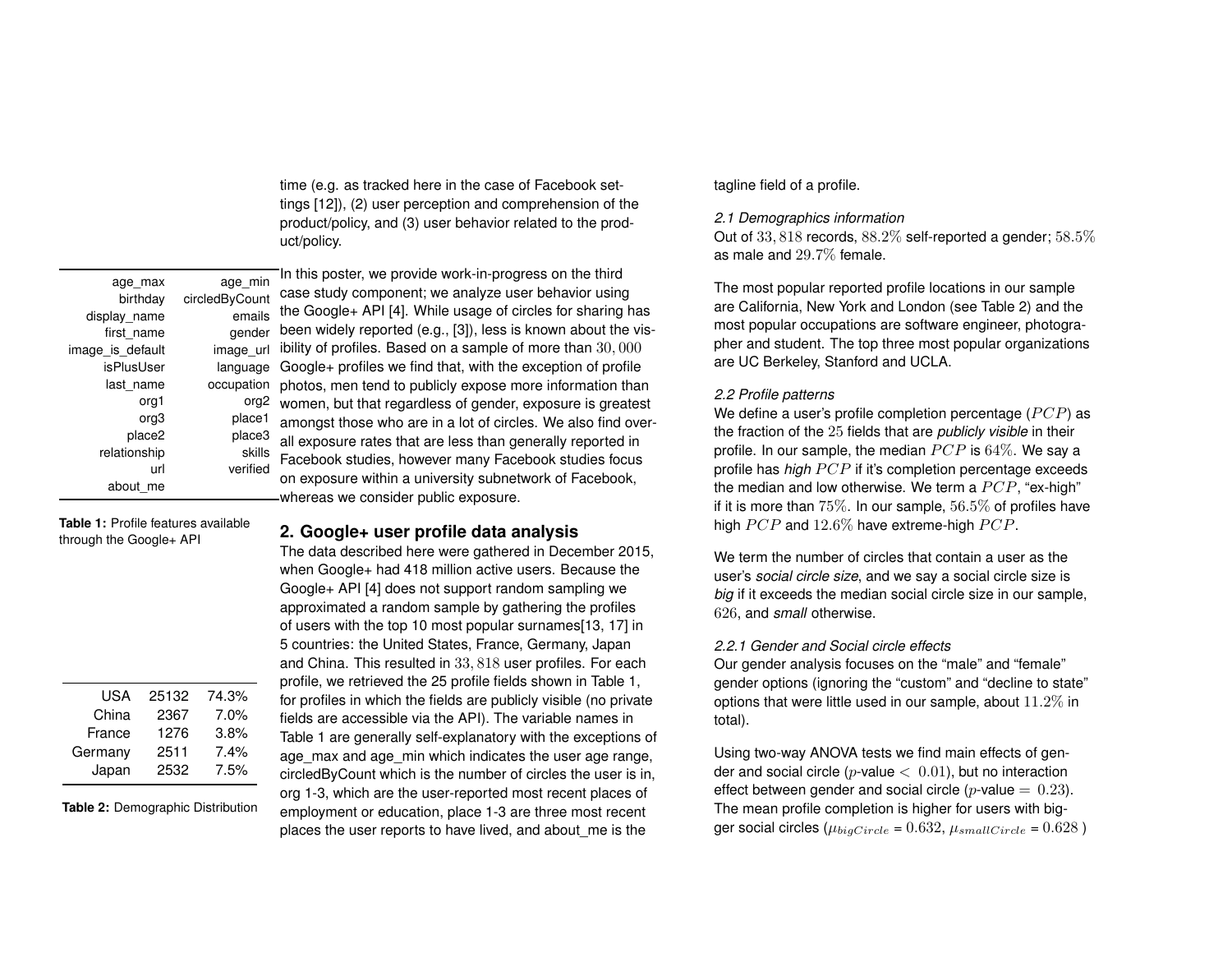

<span id="page-2-0"></span>**Figure 1:** example completion rates by gender

|                  | User $PCP$ |         |  |
|------------------|------------|---------|--|
| Feature          | High       | ex-High |  |
| place3           | .933       | .311    |  |
| place2           | .891       | .254    |  |
| org3             | .877       | .260    |  |
| skills           | .834       | .325    |  |
| relationship     | .823       | .396    |  |
| birthday         | .813       | .418    |  |
| org <sub>2</sub> | .761       | .184    |  |
| occupation       | .733       | .176    |  |
| place1           | .700       | .162    |  |
| org1             | .667       | .151    |  |
| PCP              | .565       | .126    |  |

<span id="page-2-1"></span>**Table 3:** Feature correlation.

and the mean profile completion of males is higher than for females ( $\mu_{male} = 0.637$ ,  $\mu_{female} = 0.616$ ). Figur[e1](#page-2-0) shows gender impact for 4 example features: org1, occupation, place1, and relationship.

*2.2.2 Relationship between PCP and Specific Features* We use the conditional probability of a having high  $PCP$ given that a particular profile field is publicly visible, to measure the relationship between features and the  $PCP$ .

Table [3](#page-2-1) shows that the probability of having a high  $PCP$ given Place3 is publicly visible in a profile, is large (.93). Consequently, the single profile field, Place3, may be a good indicator of Google+ engagement. The probability of having ex-high  $PCP$  given the birthday field (month and day) is publicly visible, exceeds  $40\%$ . Indeed, users who expose both birthday and relationship status are far more likely to have a complete profile.

#### *2.2.3 Profile Photos*

In our sample, nearly 99.2% of the users changed their default profile photo to a customized one. Among the photos they uploaded, 66% of them contain a real face according to the third party API , Face++ [\[6\]](#page-4-9). We verified the accuracy of the Face++ API on a hand-curated sample and found a precision of .806 and recall of .833.

In contrast to the text-based profile fields, we find a slightly lower percentage of photos containing a face amongst males than females, 63.88% and 71.08%, respectively. Furthermore, we find that users with a larger social circle size are more likely to have a human face in their profile photo. Users who are circled by more than 50, 000 other users have a human face in their photo at a rate of .745, whereas users who are in less than 50 circles have a human face in their photos at a rate of .62.

<span id="page-2-2"></span>

|                       | <b>User Profile Visibility</b> |                 |  |
|-----------------------|--------------------------------|-----------------|--|
| <b>Profile</b>        | <b>Default</b>                 | <b>Fraction</b> |  |
| Field                 | <b>Setting</b>                 | <b>Public</b>   |  |
| <b>Birthday</b>       | <b>Your Circles</b>            | .081            |  |
| Employment (Org1)     | Public                         | .837            |  |
| Gender                | Public                         | .876            |  |
| Location              | Public                         | .779            |  |
| circledByCount        | Public                         | .874            |  |
| Occupation            | Public                         | .713            |  |
| Places Lived (Place1) | Public                         | .779            |  |
| Relationship          | <b>Extended Circles</b>        | .195            |  |
| Skills                | Public                         | .252            |  |
| Tagline               | Public                         | $\theta$        |  |

**Table 4:** Fields in Google+ profiles, their default visibility and the fraction of users who have public content in each field.

#### *2.2.4 Profile Field Visibility*

One indication of engagement with privacy settings is modification of defaults. Our initial analysis has not found much evidence of modification. In Table [4,](#page-2-2) the only two settings with non-public defaults (Birthday and Relationship) are also the least disclosed. The fact that many of the fields that are public by default are still public is further evidence that many users do not modify the visibility settings.

Note that in Table [4,](#page-2-2) the "Gender" field includes the fraction of users who made an entry of "male" or "female" public on their profile.

# **Related Work**

Privacy in online social networks is a well-studied area, particularly in the context of Facebook. For example, in a seminal paper, Acquisti and Gross [\[5\]](#page-4-10) find a high rate of personal information within a university subnetwork of Face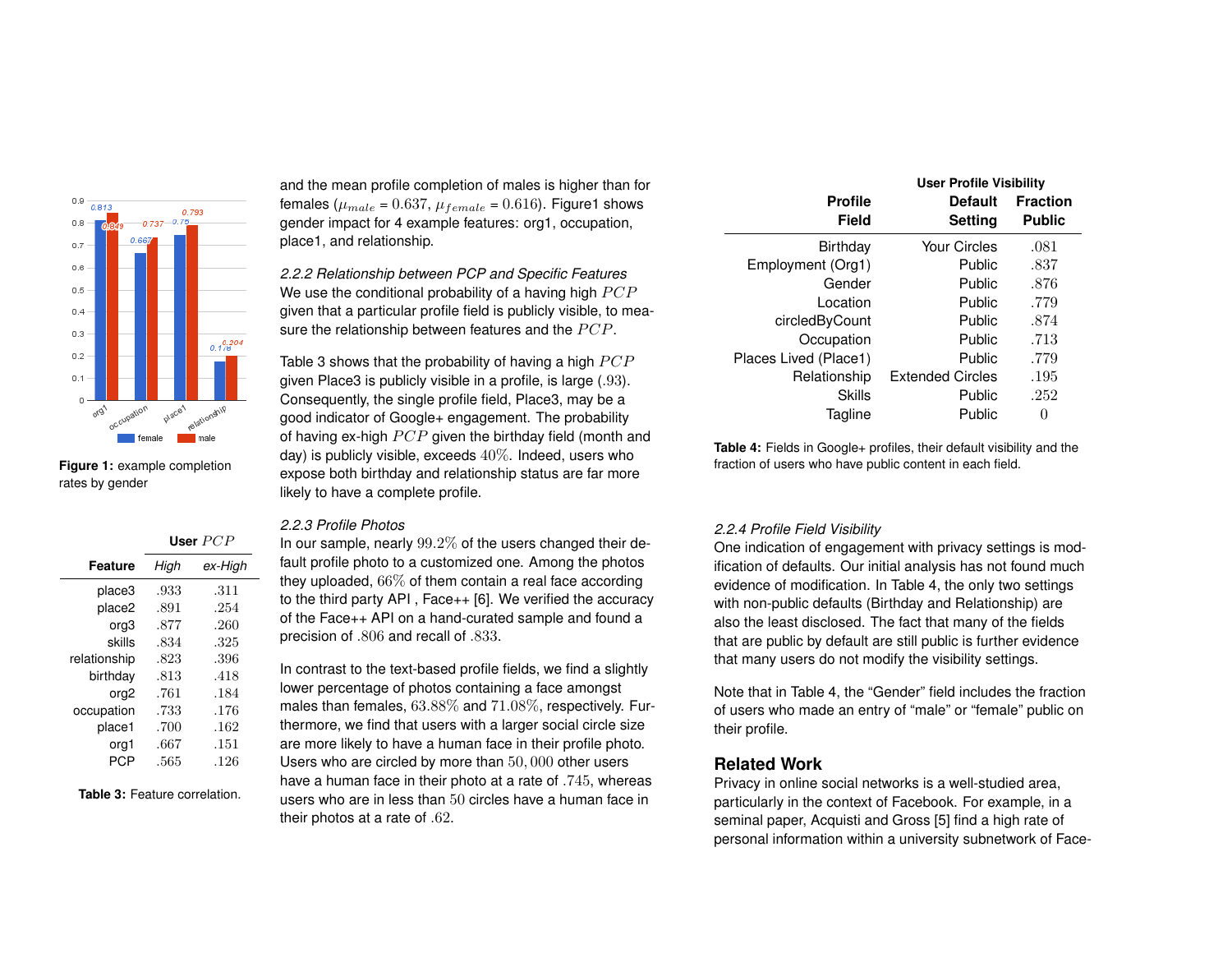book. This work continues in [\[16\]](#page-4-11), which tracks information sharing in the CMU Facebook network over many years. While these papers generally find a remarkably high rate of personal information sharing (e.g. birthday is present in almost 90% of the profiles analyzed in [\[5\]](#page-4-10)) they aren't directly comparable to our work which looks at profile fields that are public on the web rather than within a university network.

Both [\[14\]](#page-4-12) and [\[10\]](#page-4-13) analyze user Facebook data that is public on the web, but their focus is exploring how well privacy preferences match current privacy settings and they don't provide statistics on the visibility of the profile fields considered here.

Our work is similar to [\[18\]](#page-4-14), which studies Facebook privacy settings in a population of 297 Florida college students both before and after an intervention during which students were informed about their college's social media policy. They find that "personal information pages" are publicly visible (not just within the university network) at rate of .995, but the authors do not describe the personal attributes they consider.

#### **Limitations**

*Google+ API Limitations.* Google+ API does not allow access to some profile information such as email and accurate age. These restrictions demonstrate another aspect of Google+'s privacy design, but they also limit the scope of our analysis.

*Sample.* Our sample, while substantial, was not selected at random and may not represent the population. In addition, we have not analyzed all of the fields available through the Google+ API.

*Evolution and timing of Google+.* While the privacy features of Google+ were emphasized at launch and may

have attracted users, the network did not always evolve in a privacy-aware direction. In particular, shortly after launch Google+ began enforcing a "real names" policy, which resulted in many users losing access to their accounts before the policy was relaxed [\[9\]](#page-4-15). This policy was widely criticized on privacy grounds because it made it difficult for users to maintain a different identity in Google+ than in the physical world, particularly if that different identity did not appear to be a conventional name. Hence, while privacy was a core part of the initial Google+ design, other factors significantly influenced its evolution.

We also note that Google+ wasn't introduced until 2011, after Facebook was well-established. Given this, Google+ has likely drawn users from a different pool than Facebook and behavioral differences in Google+ may be impacted by differences in the underlying population as well as by Google+ design.

# **Conclusion and Future Work**

We have presented an initial analysis of profile visibility in Google+ as part of a case study of a network created with privacy in mind. Our research so far has been descriptive, that is we do not have data to determine the whether profile information is withheld for privacy reasons, and if the degree of exposure meets user needs; both of which are important to assessing the success of Google+ from a privacy standpoint. In future work, we will explore user motivations will enlarge our data set to more comprehensively identify Google+ behavior patterns.

# **References**

- <span id="page-3-1"></span>[1] Official Google Blog. 2011. (28 June 2011). Retrieved on January 10, 2016 from [https://googleblog.blogspot.](https://googleblog.blogspot.com/2011/06/introducing-google-project-real-life.html) [com/2011/06/introducing-google-project-real-life.html](https://googleblog.blogspot.com/2011/06/introducing-google-project-real-life.html).
- <span id="page-3-0"></span>[2] A. Couts. 2012. Terms & Conditions: Facebook's "Data